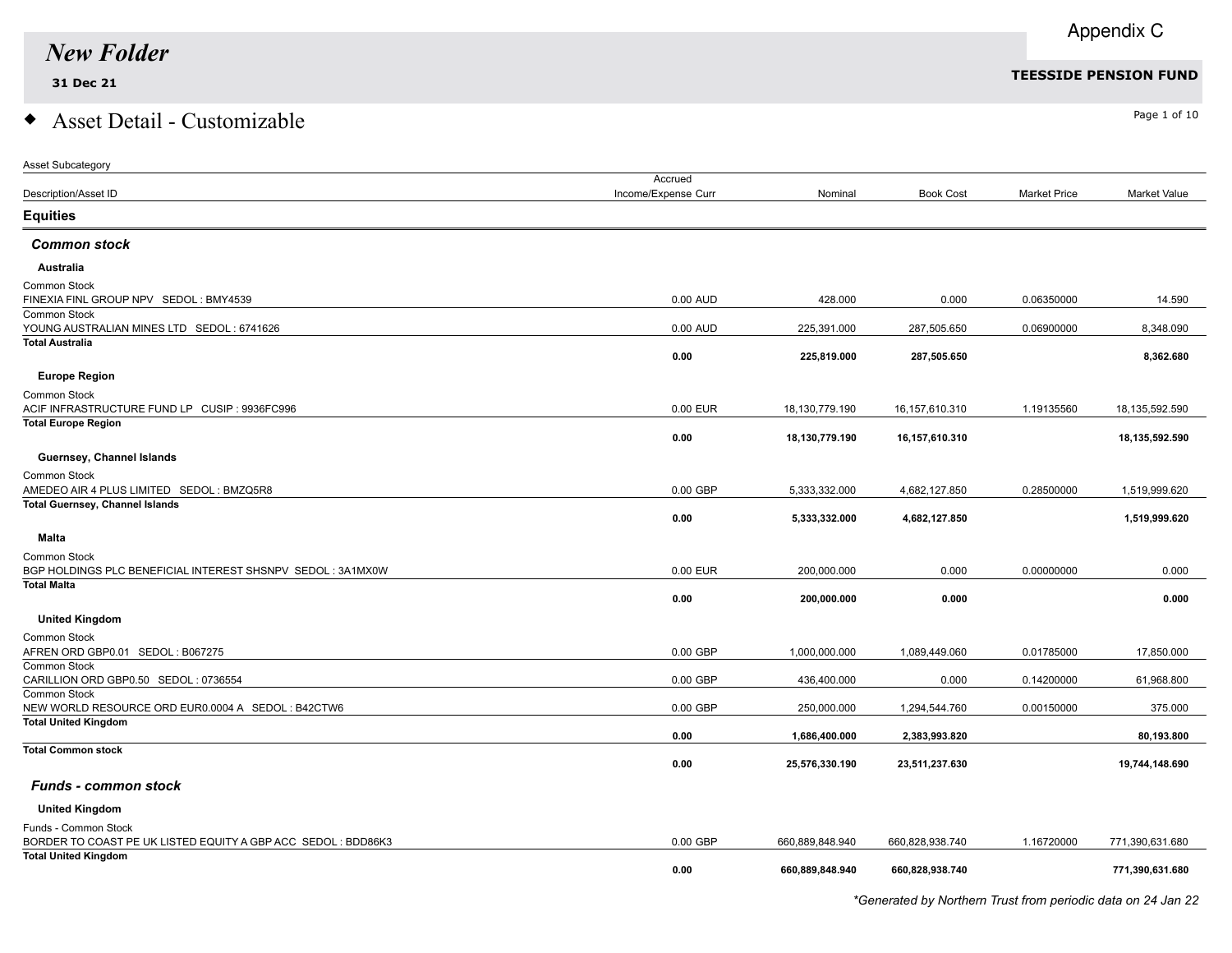Asset Subcategory

## $\bullet$  Asset Detail - Customizable  $\bullet$

|                                                                       | Accrued             |                 |                   |                     |                     |
|-----------------------------------------------------------------------|---------------------|-----------------|-------------------|---------------------|---------------------|
| Description/Asset ID                                                  | Income/Expense Curr | Nominal         | <b>Book Cost</b>  | <b>Market Price</b> | <b>Market Value</b> |
| <b>Equities</b>                                                       |                     |                 |                   |                     |                     |
| <b>Total Funds - common stock</b>                                     |                     |                 |                   |                     |                     |
|                                                                       | 0.00                | 660,889,848.940 | 660,828,938.740   |                     | 771,390,631.680     |
| Unit trust equity                                                     |                     |                 |                   |                     |                     |
| Guernsey, Channel Islands                                             |                     |                 |                   |                     |                     |
| Unit Trust Equity                                                     |                     |                 |                   |                     |                     |
| DARWIN BEREAVEMENT SERVICES FUND CLASS B ACCUMULATION SEDOL : 4A8UCZU | $0.00$ GBP          | 14,359,563.469  | 15,000,000.000    | 1.17280000          | 16,840,896.040      |
| <b>Total Guernsey, Channel Islands</b>                                |                     |                 |                   |                     |                     |
|                                                                       | 0.00                | 14,359,563.469  | 15,000,000.000    |                     | 16,840,896.040      |
| Japan                                                                 |                     |                 |                   |                     |                     |
| Unit Trust Equity                                                     |                     |                 |                   |                     |                     |
| SSGA MPF JAPAN EQUITY INDEX SEDOL: 001533W                            | $0.00$ GBP          | 48,440,992.757  | 89,842,364.060    | 2.26210000          | 109,578,369.720     |
| <b>Total Japan</b>                                                    |                     |                 |                   |                     |                     |
|                                                                       | 0.00                | 48,440,992.757  | 89,842,364.060    |                     | 109,578,369.720     |
| Luxembourg                                                            |                     |                 |                   |                     |                     |
| Unit Trust Equity                                                     |                     |                 |                   |                     |                     |
| ABERDEEN STANDARD EUR PPTY GROWTH FD LP SEDOL: 8A8TB3U                | 0.00 EUR            | 324.970         | 21,282,170.990    | 139,706.94000000    | 38,118,440.320      |
| <b>Total Luxembourg</b>                                               |                     |                 |                   |                     |                     |
|                                                                       | 0.00                | 324.970         | 21,282,170.990    |                     | 38,118,440.320      |
| <b>Pacific Region</b>                                                 |                     |                 |                   |                     |                     |
| Unit Trust Equity                                                     |                     |                 |                   |                     |                     |
| SSGA MPF PAC BASIN EX-JAPAN INDEX SEDOL: 001532W                      | $0.00$ GBP          | 50,692,305.509  | 242,515,511.220   | 6.51280000          | 330, 148, 847. 320  |
| <b>Total Pacific Region</b>                                           |                     |                 |                   |                     |                     |
|                                                                       | 0.00                | 50,692,305.509  | 242,515,511.220   |                     | 330,148,847.320     |
| <b>United Kingdom</b>                                                 |                     |                 |                   |                     |                     |
| Unit Trust Equity                                                     |                     |                 |                   |                     |                     |
| CANDOVER INVSTMNTS PLC GBP0.25 SEDOL: 0171315                         | $0.00$ GBP          | 60,000.000      | 323,674.020       | 0.00000000          | 0.000               |
| Unit Trust Equity                                                     |                     |                 |                   |                     |                     |
| DARWIN LEISURE DEVELOPMENT FUND ACCUMULATION UNITS - D CLASS SEDOL :  | $0.00$ GBP          | 15,000,000.000  | 15,000,000.000    | 1.22140000          | 18,321,000.000      |
| Unit Trust Equity                                                     |                     |                 |                   |                     |                     |
| LOCAL AUTHORITIES LOCAL AUTHORITIES PROPERTY SEDOL: 0521664           | $0.00$ GBP          | 1,368,174.000   | 1,282,865.490     | 3.29948000          | 4,514,262.750       |
| Unit Trust Equity                                                     |                     |                 |                   |                     |                     |
| MPF EUROPE EX UK SUB-FUND SEDOL: 4A8NH9U                              | $0.00$ GBP          | 15,402,552.970  | 97,836,405.640    | 8.58520000          | 132,233,997.760     |
| Unit Trust Equity<br>MPF N AMER EQTY SUB-FUND SEDOL: 1A8NH9U          | $0.00$ GBP          | 2,621,178.211   | 24,012,835.230    | 15.50900000         | 40,651,852.870      |
| <b>Total United Kingdom</b>                                           |                     |                 |                   |                     |                     |
|                                                                       | 0.00                | 34,451,905.181  | 138,455,780.380   |                     | 195,721,113.380     |
| <b>Total Unit trust equity</b>                                        |                     |                 |                   |                     |                     |
|                                                                       | 0.00                | 147,945,091.886 | 507,095,826.650   |                     | 690,407,666.780     |
| <b>Total Equities</b>                                                 |                     |                 |                   |                     |                     |
|                                                                       | 0.00                | 834,411,271.016 | 1,191,436,003.020 |                     | 1,481,542,447.150   |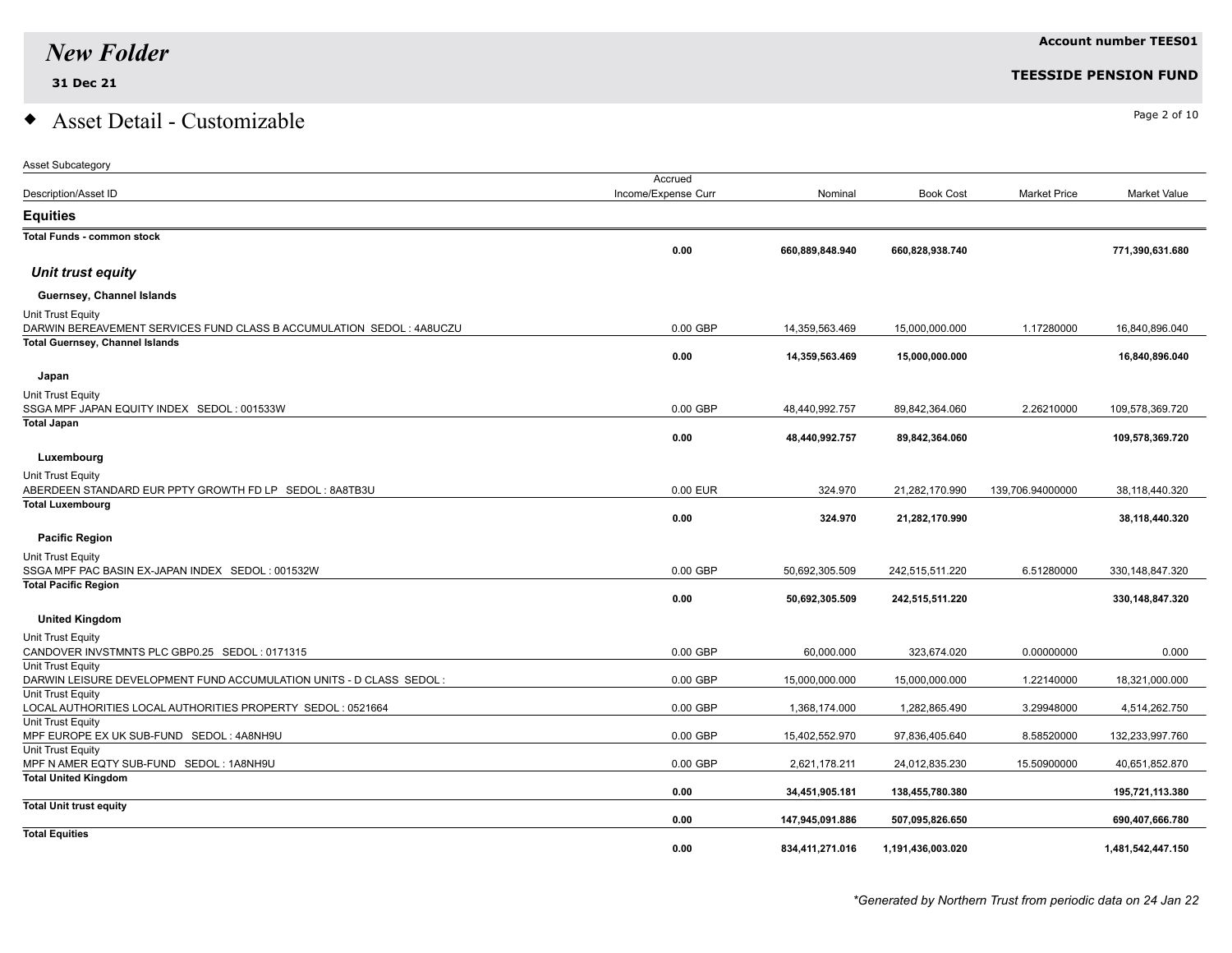**Total Real Estate**

### $\bullet$  Asset Detail - Customizable  $\bullet$

| <b>Asset Subcategory</b>                                                      |                     |                 |                    |                     |                     |
|-------------------------------------------------------------------------------|---------------------|-----------------|--------------------|---------------------|---------------------|
|                                                                               | Accrued             |                 |                    |                     |                     |
| Description/Asset ID                                                          | Income/Expense Curr | Nominal         | <b>Book Cost</b>   | <b>Market Price</b> | <b>Market Value</b> |
| <b>Real Estate</b>                                                            |                     |                 |                    |                     |                     |
| <b>Real estate</b>                                                            |                     |                 |                    |                     |                     |
| <b>Europe Region</b>                                                          |                     |                 |                    |                     |                     |
| <b>Real Estate</b>                                                            |                     |                 |                    |                     |                     |
| CAPITAL DYNAMICS MID-MARKET DIRECT V CUSIP : 993RBZ993                        | 0.00 EUR            | 11,527,509.620  | 9,973,146.650      | 1.29835350          | 12,566,152.270      |
| <b>Real Estate</b>                                                            |                     |                 |                    |                     |                     |
| La Salle Real Estate Debt Strategies IV CUSIP : 9944J7997                     | 0.00 EUR            | 794,988.550     | 678,543.750        | 78.10175380         | 52,130,937.070      |
| <b>Total Europe Region</b>                                                    |                     |                 |                    |                     |                     |
|                                                                               | 0.00                | 12,322,498.170  | 10,651,690.400     |                     | 64,697,089.340      |
| <b>United Kingdom</b>                                                         |                     |                 |                    |                     |                     |
| <b>Real Estate</b>                                                            |                     |                 |                    |                     |                     |
| HEARTHSTONE RESIDENTIAL FUND 1 LIMITED PARTNERSHIP CUSIP : 9936FD994          | 0.00 GBP            | 9,895,775.630   | 9,895,775.630      | 0.96219160          | 9,521,632.190       |
| <b>Real Estate</b>                                                            |                     |                 |                    |                     |                     |
| HEARTHSTONE RESIDENTIAL FUND 2 CUSIP : 9942CJ992                              | 0.00 GBP            | 2,143,297.630   | 2,143,297.630      | 1.04123830          | 2,231,683.580       |
| <b>Real Estate</b>                                                            |                     |                 |                    |                     |                     |
| TEESSIDE PENSION FUND - DIRECT PROPERTY CUSIP : 9936HG995                     | 0.00 GBP            | 280,289,446.350 | 280, 289, 446. 350 | 1.02875800          | 288,350,010.250     |
| <b>Total United Kingdom</b>                                                   |                     |                 |                    |                     |                     |
|                                                                               | 0.00                | 292,328,519.610 | 292,328,519.610    |                     | 300,103,326.020     |
| <b>Total Real estate</b>                                                      | 0.00                | 304,651,017.780 | 302,980,210.010    |                     | 364,800,415.360     |
| <b>Funds - real estate</b>                                                    |                     |                 |                    |                     |                     |
| <b>United Kingdom</b>                                                         |                     |                 |                    |                     |                     |
|                                                                               |                     |                 |                    |                     |                     |
| <b>Funds - Real Estate</b><br>DARWIN LEISURE PRO UNITS CLS 'C' SEDOL: B29MQ57 | 0.00 GBP            |                 | 9,427,738.910      | 3.59080000          | 23,315,270.800      |
| <b>Funds - Real Estate</b>                                                    |                     | 6,493,057.480   |                    |                     |                     |
| DARWIN LEISURE PROPERTY FUND UNITS K GBP INC SEDOL: 4A9TBEU                   | 0.00 GBP            | 15,000,000.000  | 15,000,000.000     | 1.03020000          | 15,453,000.000      |
| Funds - Real Estate                                                           |                     |                 |                    |                     |                     |
| HERMES PROPERTY UT SEDOL: 0426219                                             | 0.00 GBP            | 663,638.000     | 720,122.990        | 7.28500000          | 4,834,602.830       |
| Funds - Real Estate                                                           |                     |                 |                    |                     |                     |
| LEGAL AND GENERAL MANAGED PROPERTY FUND SEDOL: 004079W                        | 0.00 GBP            | 108,263.760     | 385,000.000        | 64.48710000         | 6,981,615.920       |
| Funds - Real Estate                                                           |                     |                 |                    |                     |                     |
| THREADNEEDLE PROP THREADNEEDLE PROP UNITTRST SEDOL: 0508667                   | 0.00 GBP            | 12,750.000      | 1,527,939.200      | 312.81000000        | 3,988,327.500       |
| <b>Total United Kingdom</b>                                                   |                     |                 |                    |                     |                     |
|                                                                               | 0.00                | 22,277,709.240  | 27,060,801.100     |                     | 54,572,817.050      |
| <b>Total Funds - real estate</b>                                              |                     |                 |                    |                     |                     |

#### **31 Dec 21 TEESSIDE PENSION FUND**

 **0.00 22,277,709.240 27,060,801.100 54,572,817.050**

 **0.00 326,928,727.020 330,041,011.110 419,373,232.410**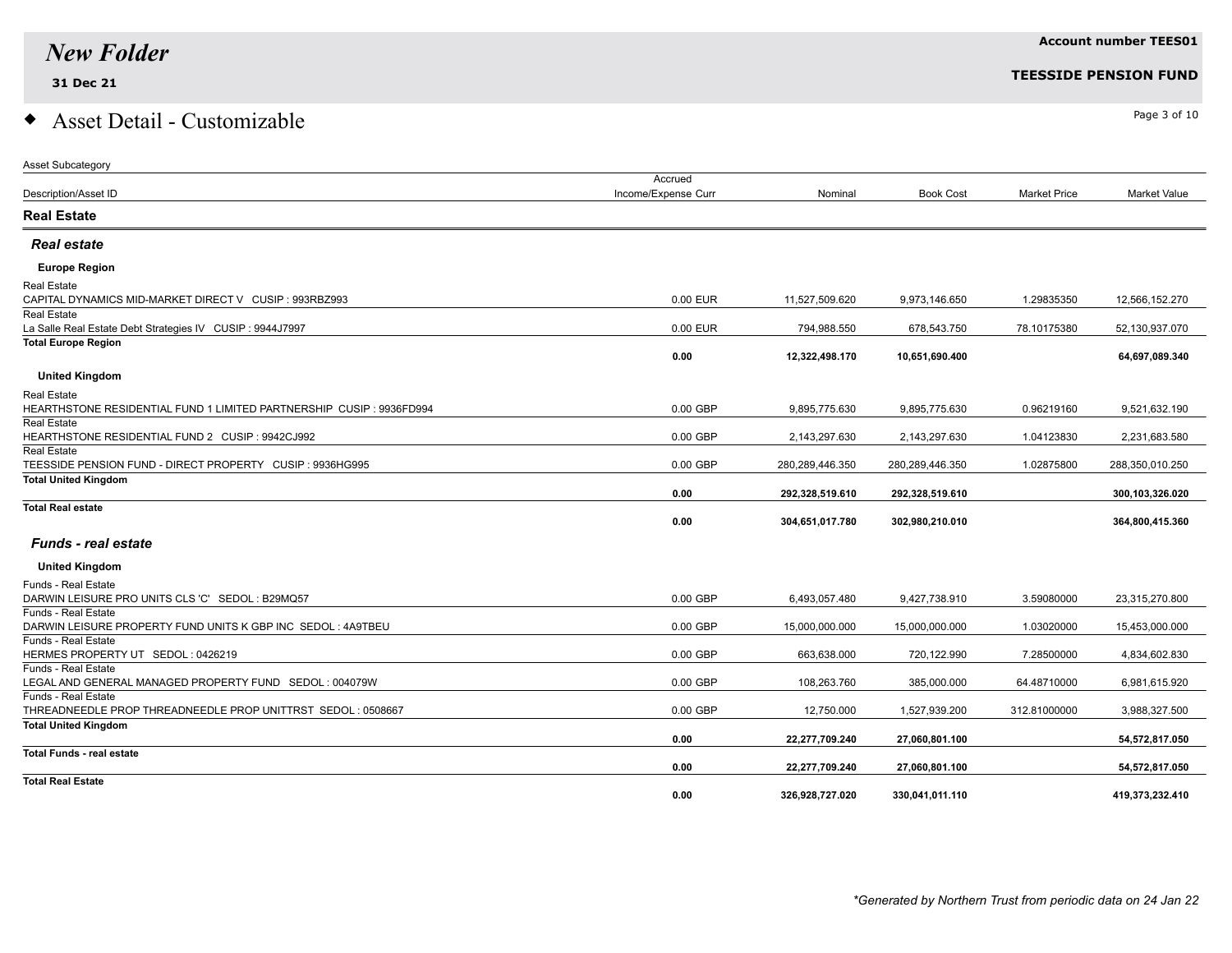Asset Subcategory

### $\bullet$  Asset Detail - Customizable  $\bullet$

| <b>Description/Asset ID</b><br>Income/Expense Curr<br>Nominal<br><b>Book Cost</b><br><b>Market Price</b>                                           | Market Value      |
|----------------------------------------------------------------------------------------------------------------------------------------------------|-------------------|
| <b>Venture Capital and Partnerships</b>                                                                                                            |                   |
| <b>Partnerships</b>                                                                                                                                |                   |
| <b>Europe Region</b>                                                                                                                               |                   |
| Partnerships                                                                                                                                       |                   |
| ACCESS CAPITAL FUND INFRASTRUCTURE II - EUR CUSIP : 993QEX997<br>0.00 EUR<br>11,792,000.000<br>10,462,820.120<br>1.03480470                        | 10,245,183.340    |
| Partnerships                                                                                                                                       |                   |
| ACCESS CAPITAL FUND VIII GROWTH BUY OUT EUROPE CUSIP : 993KDB999<br>0.00 EUR<br>13,541,403.330<br>11,783,676.270<br>0.94030510                     | 10,690,704.780    |
| Partnerships                                                                                                                                       |                   |
| ACCESS CAPITAL, ACIF INFRASTRUCTURE II LP (FUND 2) CUSIP : 993SRL995<br>0.00 EUR<br>5,340,000.000<br>4,577,717.770<br>1.00567960                   | 4,508,943.250     |
| Partnerships                                                                                                                                       |                   |
| ACCESS CAPITAL, CO-INVESTMENT FUND BUY-OUT EUROPE II CUSIP : 993SRM993<br>0.00 EUR<br>4,100,000.000<br>3,542,108.670<br>1.56016540<br>Partnerships | 5,370,668.800     |
| Darwin Bereavement Services Fund, Incomeunits CUSIP: 993XBG992<br>$0.00$ GBP<br>10,000,000.000<br>10,000,000.000<br>1.02640000                     | 10,264,000.000    |
| <b>Total Europe Region</b>                                                                                                                         |                   |
| 0.00<br>44,773,403.330<br>40,366,322.830                                                                                                           | 41,079,500.170    |
| <b>Global Region</b>                                                                                                                               |                   |
| Partnerships                                                                                                                                       |                   |
| CAPITAL DYNAMICS GLOBAL SECONDARIES V - GBP CUSIP : 993LJT992<br>$0.00$ GBP<br>8,541,365.000<br>8,541,365.000<br>2.09741130                        | 17,914,755.470    |
| Partnerships                                                                                                                                       |                   |
| CROWN CO INVESTMENT OPPORTUNITIES II PLCS USD CUSIP : 993BRL992<br>0.00 USD<br>17,852,130.030<br>13,458,181.190<br>1.65388480                      | 21,798,784.980    |
| Partnerships                                                                                                                                       |                   |
| $0.00$ GBP<br>INSIGHT IIFIG SECURED FINANCE FUND II (GBP) CUSIP : 9946P0990<br>25,000,000.000<br>25,000,000.000<br>0.99327600                      | 24,831,900.000    |
| Partnerships                                                                                                                                       |                   |
| LGPS COLLECTIVE PRIVATE EQUITY FOR POOLS2018/19 - GBP CUSIP : 993LRK992<br>$0.00$ GBP<br>3,700,000.000<br>3,700,000.000<br>1.25457920              | 4,641,943.040     |
| Partnerships                                                                                                                                       |                   |
| PANTHEON GLOBAL CO-INVESTMENT OPPORTUNITIES IV CUSIP : 993FYQ994<br>0.00 USD<br>1.28962910<br>27,896,186.000<br>22,136,401.590                     | 26,561,135.950    |
| Partnerships                                                                                                                                       |                   |
| UNIGESTION DIRECT II - EUR CUSIP : 993MTE992<br>0.00 EUR<br>1.27272180<br>3,511,840.110<br>3,085,588.660                                           | 3,752,684.810     |
| <b>Total Global Region</b><br>0.00<br>86,501,521.140<br>75,921,536.440                                                                             | 99,501,204.250    |
| <b>United Kingdom</b>                                                                                                                              |                   |
| Partnerships                                                                                                                                       |                   |
| ANCALA INFRASTRUCTURE FUND II SCSP CUSIP : 993FSE998<br>0.00 EUR<br>15,975,382.070<br>14,467,708.490<br>0.81361920                                 | 10,913,054.240    |
| Partnerships                                                                                                                                       |                   |
| $0.00$ GBP<br>BORDER TO COAST EMERGING MARKET HYBRID FUND - GBP CUSIP : 9942CC997<br>230,000,000.000<br>230,000,000.000<br>0.98933610              | 227,547,303.000   |
| Partnerships                                                                                                                                       |                   |
| BORDER TO COAST PE OVERSEAS DEV MKTS EQTY A CUSIP : 993BRK994<br>$0.00$ GBP<br>1,500,000,000.000<br>1.17034780<br>1,500,000,000.000                | 1,755,521,700.000 |
| Partnerships                                                                                                                                       |                   |
| BORDER TO COAST PRIVATE EQUITY SERIES 1 CUSIP : 993FYP996<br>0.00 USD<br>58.103.232.220<br>43,318,612.400<br>1.10883220                            | 47,566,709.770    |
| Partnerships                                                                                                                                       |                   |
| BORDER TO COAST PRIVATE EQUITY SERIES 1B CUSIP : 993U46998<br>$0.00$ USD<br>13,369,452.860<br>9,707,396.360<br>1.09810730                          | 10,839,154.410    |
| Partnerships<br>$0.00$ GBP<br>BORDER TO COAST PRIVATE EQUITY SERIES 1C CUSIP : 993XGK998<br>4,494,243.060<br>4,494,243.060<br>1.00384860           | 4,511,539.600     |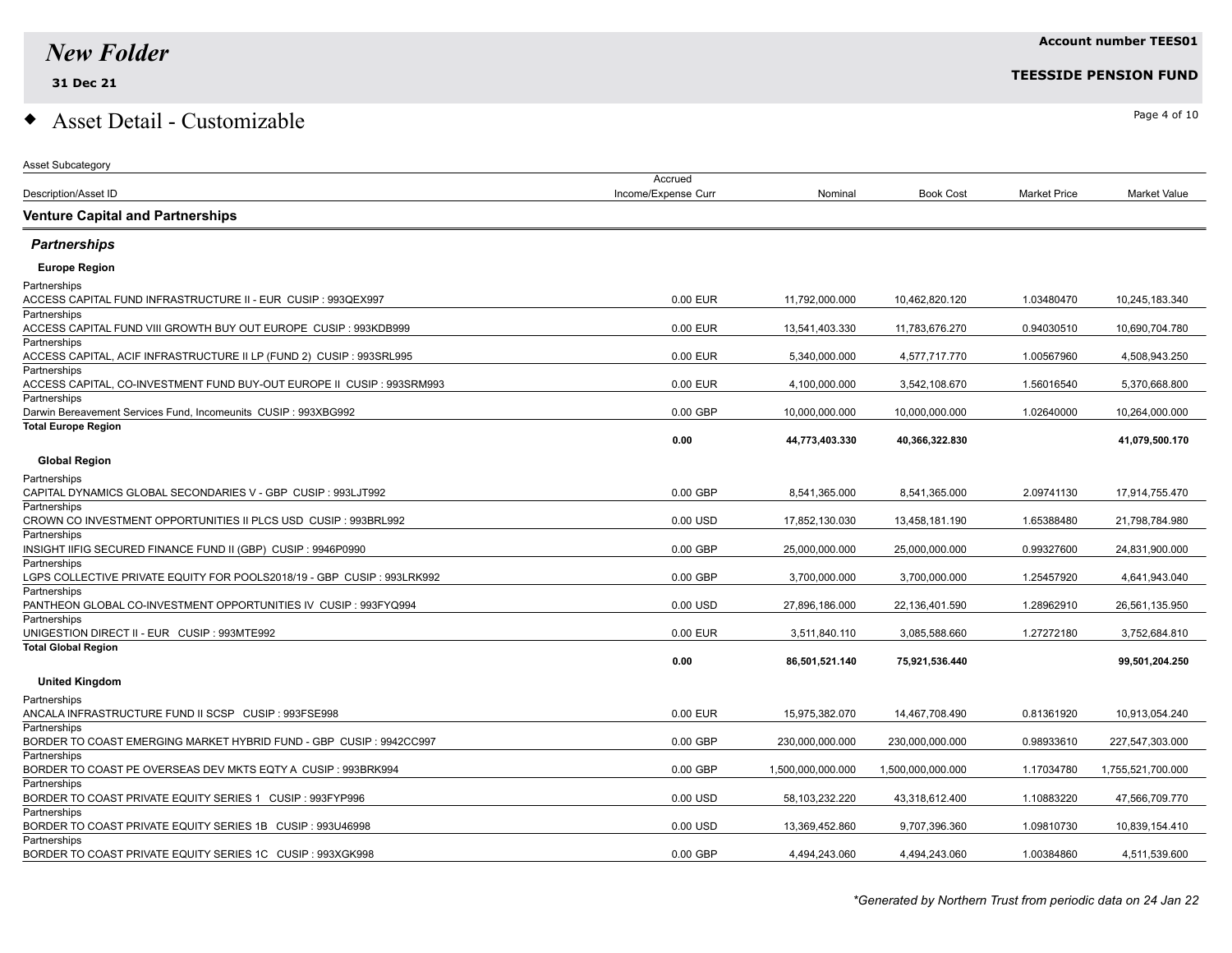Asset Subcategory

# $\bullet$  Asset Detail - Customizable  $\bullet$

|                                                                              | Accrued             |                   |                   |                     |                     |
|------------------------------------------------------------------------------|---------------------|-------------------|-------------------|---------------------|---------------------|
| Description/Asset ID                                                         | Income/Expense Curr | Nominal           | <b>Book Cost</b>  | <b>Market Price</b> | <b>Market Value</b> |
| <b>Venture Capital and Partnerships</b>                                      |                     |                   |                   |                     |                     |
| <b>Partnerships</b>                                                          |                     |                   |                   |                     |                     |
| <b>United Kingdom</b>                                                        |                     |                   |                   |                     |                     |
| Partnerships                                                                 |                     |                   |                   |                     |                     |
| CAPITAL DYNAMICS CLEAN ENERGY INFRASTRUCTURE VIII (CO INVESTMENT) LP CUSIP : | $0.00$ GBP          | 4.550.377.040     | 4.550.377.040     | 1.07176260          | 4.876.923.930       |
| Partnerships                                                                 |                     |                   |                   |                     |                     |
| CAPITAL DYNAMICS CLEAN ENERGY AND INFRASTRUCTURE VIII SCSp CUSIP : 993FP0991 | 0.00 GBP            | 9,078,775.220     | 9,078,775.220     | 1.04040560          | 9,445,608.580       |
| Partnerships                                                                 |                     |                   |                   |                     |                     |
| GRESHAM HOUSE BSI HOUSING FUND LP CUSIP : 993FP6998<br>Partnerships          | 0.00 GBP            | 13,096,624.570    | 13,096,624.570    | 1.01437290          | 13,284,861.050      |
| GRESHAM HOUSE BSI INFRASTRUCTURE LP CUSIP : 993FP5990                        | 0.00 GBP            | 17,971,505.340    | 17,971,505.340    | 0.97399560          | 17.504.167.130      |
| Partnerships                                                                 |                     |                   |                   |                     |                     |
| GREYHOUND RETAIL PARK, CHESTER CUSIP : 9948YV998                             | 0.00 GBP            | 20,000,000.000    | 20,000,000.000    | 1.00000000          | 20,000,000.000      |
| Partnerships                                                                 |                     |                   |                   |                     |                     |
| HERMES GPE INNOVATION FUND CUSIP : 993NEB992                                 | $0.00$ GBP          | 10,020,037.420    | 10,020,037.420    | 1.33925500          | 13,419,385.210      |
| Partnerships                                                                 |                     |                   |                   |                     |                     |
| INNISFREE PFI CONTINUATION FUND CUSIP : 9936FE992                            | 0.00 GBP            | 8,672,972.000     | 8,672,972.000     | 1.08837210          | 9,439,420.750       |
| Partnerships                                                                 |                     |                   |                   |                     |                     |
| INNISFREE PFI SECONDARY FUND 2 CUSIP : 9936FF999                             | 0.00 GBP            | 7,728,331.000     | 7,728,331.000     | 1.09107060          | 8,432,154.740       |
| Partnerships                                                                 |                     |                   |                   |                     |                     |
| LEONARDO WAREHOUSE UNIT CUSIP : 9948YW996<br>Partnerships                    | 0.00 GBP            | 2,778,413.770     | 2,778,413.770     | 0.99773250          | 2,772,113.720       |
| THE MODEL T FINANCE COMPANY - GBP CUSIP : 993QJB990                          | $0.00$ GBP          | 19,999,950.000    | 19.999.950.000    | 1.00000000          | 19.999.950.000      |
| <b>Total United Kingdom</b>                                                  |                     |                   |                   |                     |                     |
|                                                                              | 0.00                | 1,935,839,296.570 | 1,915,884,946.670 |                     | 2,176,074,046.130   |
|                                                                              |                     |                   |                   |                     |                     |
| <b>United States</b>                                                         |                     |                   |                   |                     |                     |
| Partnerships                                                                 |                     |                   |                   |                     |                     |
| $\,$ BLACKROCK GLOBAL ENERGY AND POWER INFRASTRUCTURE FUND III $\,$ CUSIP :  | 0.00 USD            | 10,680,706.000    | 8,270,460.960     | 1.06131130          | 8,369,118.930       |
| Partnerships<br>BLACKROCK GLOBAL RENEWABLE POWER FUND III  CUSIP : 993QHY992 | $0.00$ USD          | 1,481,686.000     | 1,123,851.560     | 1.74349900          | 1,907,281.830       |
| Partnerships                                                                 |                     |                   |                   |                     |                     |
| BLACKROCK PRIVATE OPPORTUNITIES FUND IV TOTAL CUSIP : 993FYK997              | 0.00 USD            | 12,409,964.000    | 9.117.021.990     | 1.88593080          | 17.279.583.300      |
| Partnerships                                                                 |                     |                   |                   |                     |                     |
| BORDER TO COAST INFRASTRUCTURE SERIES 1 CUSIP : 993FT4999                    | 0.00 USD            | 41, 151, 243.830  | 31,485,801.640    | 0.83553080          | 25,385,307.060      |
| Partnerships                                                                 |                     |                   |                   |                     |                     |
|                                                                              | $0.00$ USD          | 13,434,254.890    | 9.953.595.850     | 0.82459120          | 8,178,794.010       |
| Partnerships                                                                 |                     |                   |                   |                     |                     |
|                                                                              | 0.00 GBP            | 22,418,387.800    | 22,418,387.800    | 0.99691970          | 22,349,332.440      |
| Partnerships                                                                 |                     |                   |                   |                     |                     |
| BRIDGES EVERGREEN TPF HOUSING CO-INVEST LP_CUSIP : 993XEU998                 | $0.00$ GBP          | 360,633.330       | 360,633.330       | 0.90615590          | 326,790.020         |
| Partnerships<br>CROWN CO-INVEST OPPORTUNITIES III CUSIP : 993XBM999          | 0.00 USD            | 4,260,000.000     | 3,095,544.450     | 0.94031550          | 2,957,468.890       |
| Partnerships                                                                 |                     |                   |                   |                     |                     |
| CROWN GLOBAL OPPORTUNITIES VII CUSIP : 993FYN991                             | 0.00 USD            | 13,480,000.000    | 10,309,462.080    | 1.26000560          | 12,540,052.590      |
|                                                                              |                     |                   |                   |                     |                     |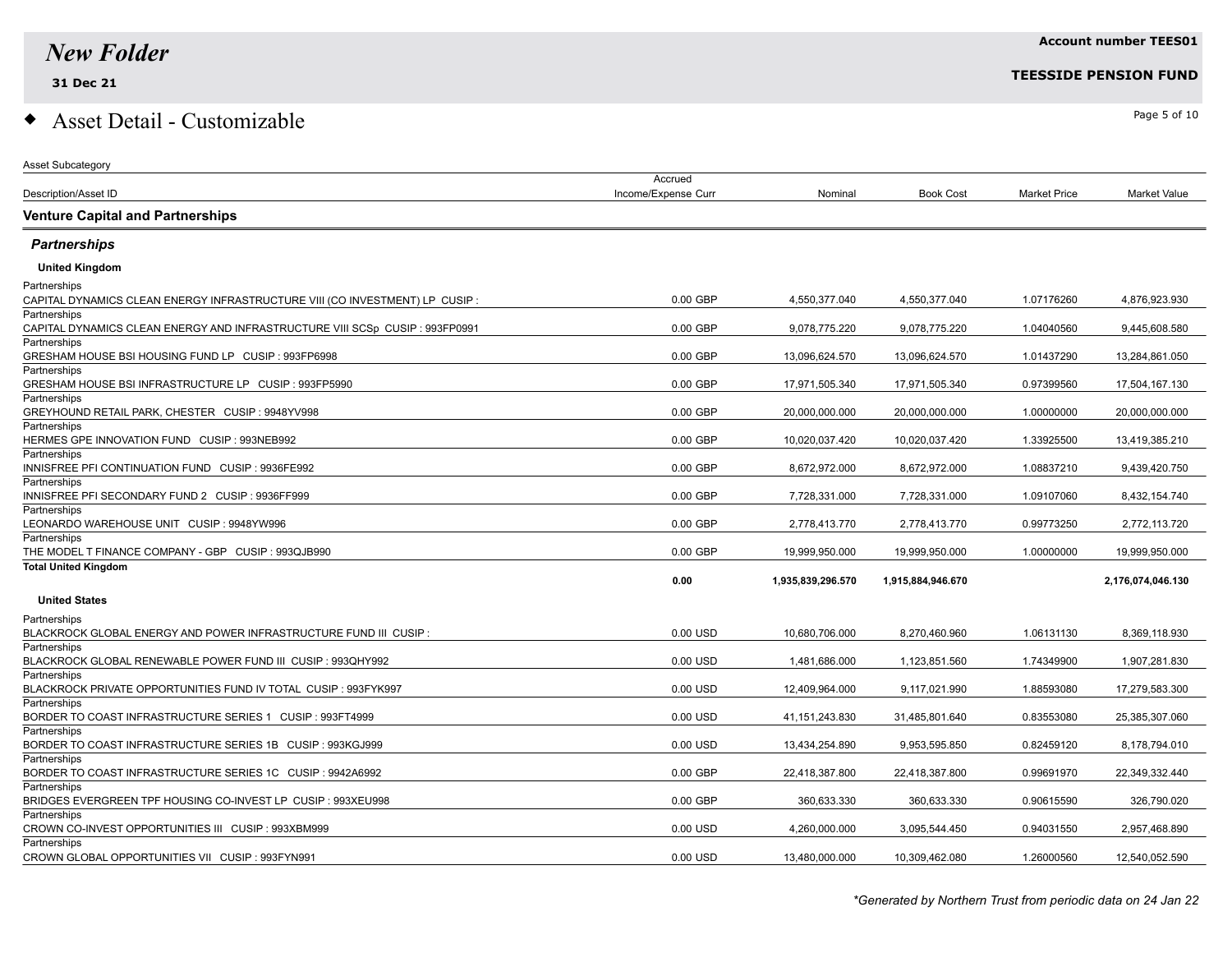# $\bullet$  Asset Detail - Customizable  $\bullet$

| <b>Account number TEES01</b> |
|------------------------------|
|                              |

| <b>Asset Subcategory</b>                                                 |                     |                   |                   |                     |                     |
|--------------------------------------------------------------------------|---------------------|-------------------|-------------------|---------------------|---------------------|
|                                                                          | Accrued             |                   |                   |                     |                     |
| Description/Asset ID                                                     | Income/Expense Curr | Nominal           | <b>Book Cost</b>  | <b>Market Price</b> | <b>Market Value</b> |
| <b>Venture Capital and Partnerships</b>                                  |                     |                   |                   |                     |                     |
| <b>Partnerships</b>                                                      |                     |                   |                   |                     |                     |
| <b>United States</b>                                                     |                     |                   |                   |                     |                     |
| Partnerships                                                             |                     |                   |                   |                     |                     |
| Crown Growth Opportunities Global III fund CUSIP: 993FYM993              | 0.00 USD            | 22,618,396.790    | 16,714,895.420    | 1.61931070          | 27,041,388.930      |
| Partnerships                                                             |                     |                   |                   |                     |                     |
| FORESIGHT ENERGY INFRASTRUCTURE PARTNERS CUSIP : 993FS9999               | 0.00 USD            | 3,171,967.530     | 2,350,094.030     | 0.91172540          | 2,135,156.820       |
| Partnerships                                                             |                     |                   |                   |                     |                     |
| LGT CAPITAL CROWN SECONDARIES SPECIAL OPPORTUNITIES II CUSIP : 993QEY995 | 0.00 USD            | 11,987,500.000    | 9,047,562.770     | 1.39823790          | 12,375,041.970      |
| Partnerships                                                             |                     |                   |                   |                     |                     |
| PANTHEON SENIOR DEBT SECONDARIES II CUSIP : 993UAP999                    | 0.00 USD            | 6,274,390.000     | 4,608,100.090     | 0.98844910          | 4,578,917.410       |
| Partnerships                                                             |                     |                   |                   |                     |                     |
| UNIGESTION SA CUSIP: 993FYL995                                           | 0.00 USD            | 20,871,556.500    | 15,302,690.200    | 1.63943480          | 25,263,061.420      |
| <b>Total United States</b>                                               |                     |                   |                   |                     |                     |
|                                                                          | 0.00                | 184,600,686.670   | 144,158,102.170   |                     | 170,687,295.620     |
| <b>Total Partnerships</b>                                                |                     |                   |                   |                     |                     |
|                                                                          | 0.00                | 2,251,714,907.710 | 2,176,330,908.110 |                     | 2,487,342,046.170   |
| <b>Total Venture Capital and Partnerships</b>                            |                     |                   |                   |                     |                     |
|                                                                          | 0.00                | 2,251,714,907.710 | 2,176,330,908.110 |                     | 2,487,342,046.170   |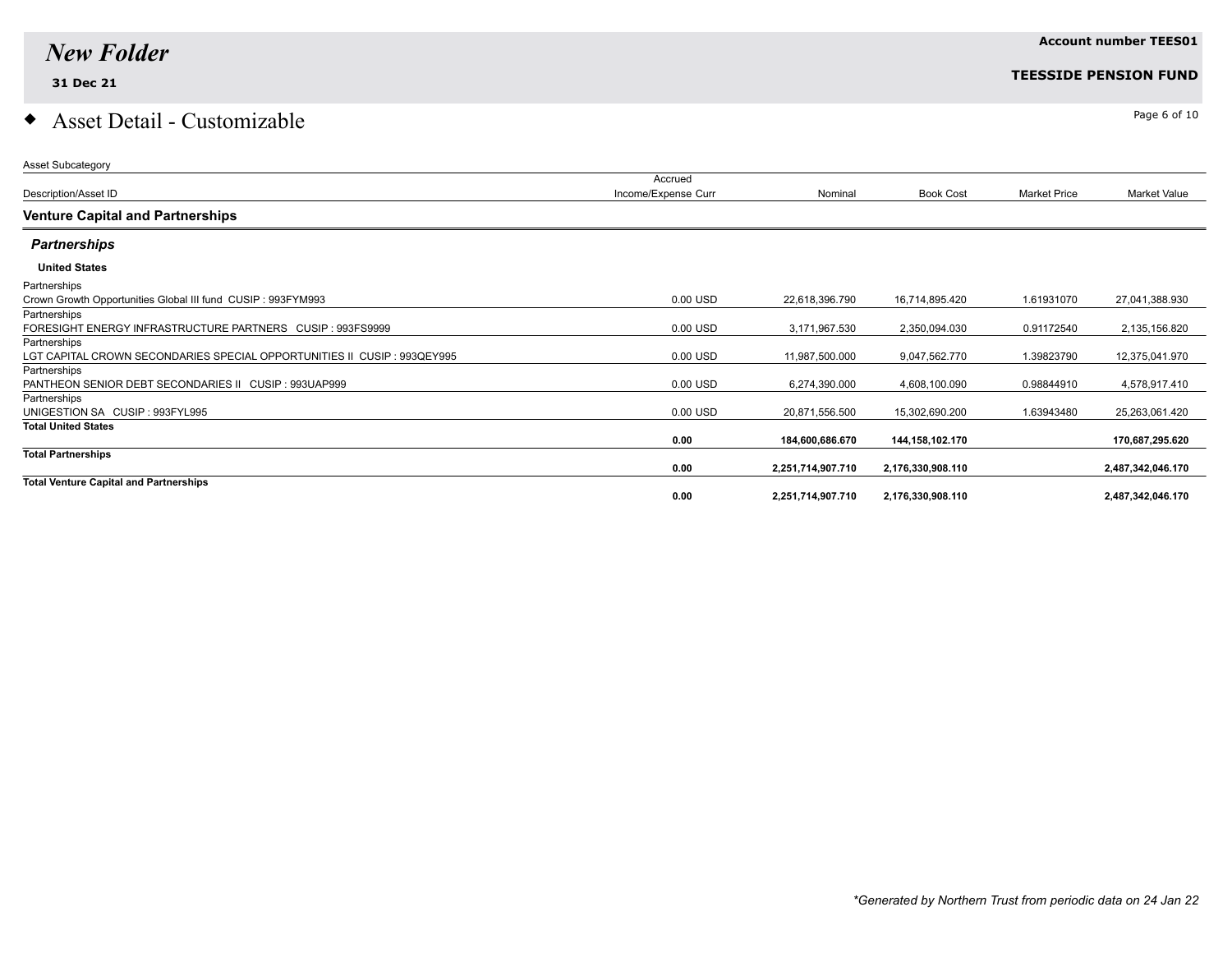# $\bullet$  Asset Detail - Customizable  $\bullet$

| Asset Subcategory             |                     |                |                  |                     |                     |
|-------------------------------|---------------------|----------------|------------------|---------------------|---------------------|
|                               | Accrued             |                |                  |                     |                     |
| Description/Asset ID          | Income/Expense Curr | Nominal        | <b>Book Cost</b> | <b>Market Price</b> | <b>Market Value</b> |
| <b>Hedge Fund</b>             |                     |                |                  |                     |                     |
| <b>Hedge equity</b>           |                     |                |                  |                     |                     |
| <b>Global Region</b>          |                     |                |                  |                     |                     |
| <b>Hedge Equity</b>           |                     |                |                  |                     |                     |
| IIF UK I LP CUSIP : 993FP3995 | 0.00 USD            | 48,734,259.840 | 37,242,092.680   | 0.97048640          | 34,918,921.260      |
| <b>Total Global Region</b>    |                     |                |                  |                     |                     |
|                               | 0.00                | 48,734,259.840 | 37,242,092.680   |                     | 34,918,921.260      |
| <b>Total Hedge equity</b>     |                     |                |                  |                     |                     |
|                               | 0.00                | 48,734,259.840 | 37,242,092.680   |                     | 34,918,921.260      |
| <b>Total Hedge Fund</b>       |                     |                |                  |                     |                     |
|                               | 0.00                | 48,734,259.840 | 37,242,092.680   |                     | 34,918,921.260      |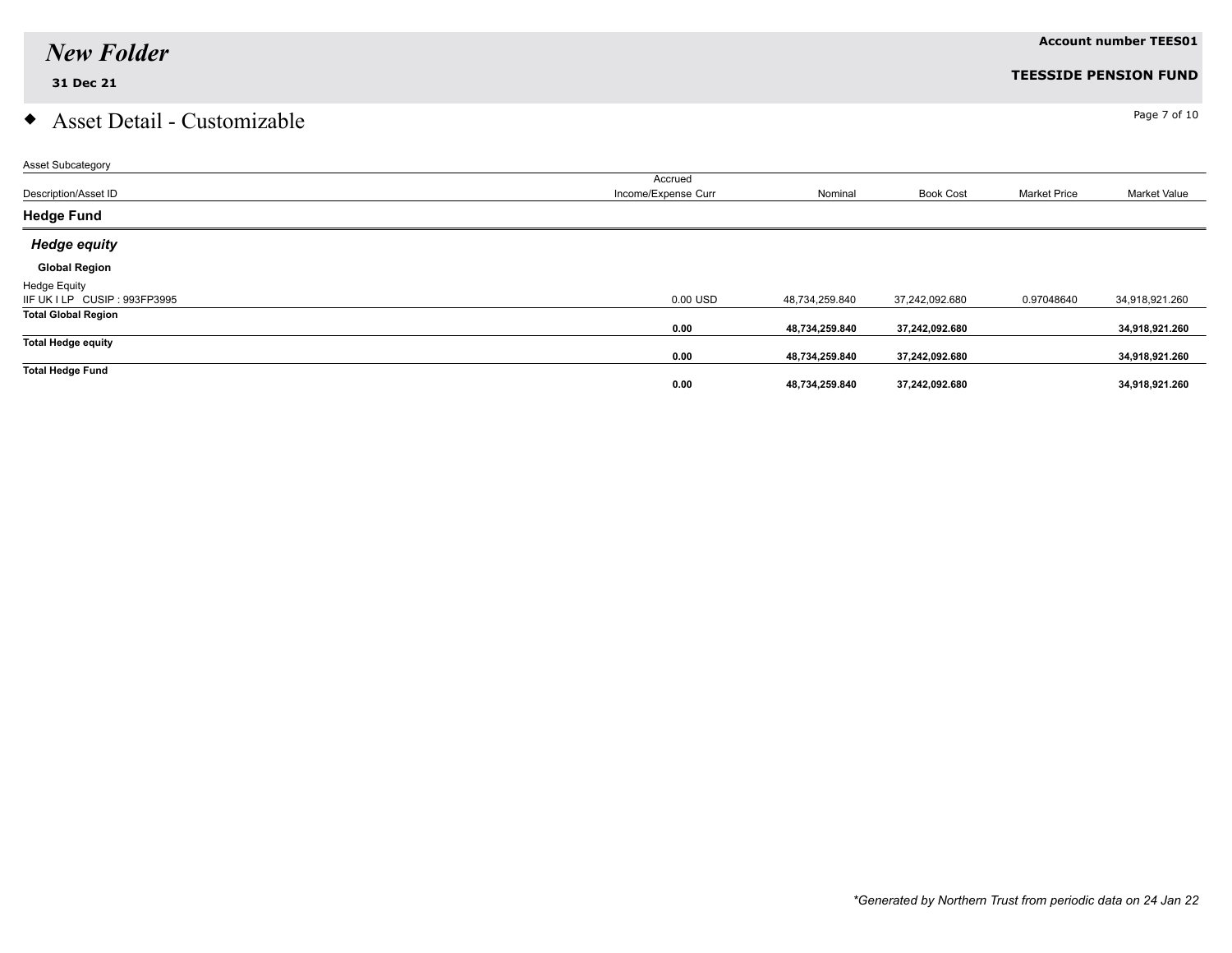## $\bullet$  Asset Detail - Customizable  $\bullet$

| <b>Asset Subcategory</b>       |                     |         |                  |                     |              |
|--------------------------------|---------------------|---------|------------------|---------------------|--------------|
|                                | Accrued             |         |                  |                     |              |
| Description/Asset ID           | Income/Expense Curr | Nominal | <b>Book Cost</b> | <b>Market Price</b> | Market Value |
| <b>All Other</b>               |                     |         |                  |                     |              |
| <b>Recoverable taxes</b>       |                     |         |                  |                     |              |
|                                |                     |         |                  |                     |              |
| Recoverable taxes              |                     |         |                  |                     |              |
| GBP - British pound sterling   | 97,715.75           | 0.000   | 0.000            | 0.00000000          | 0.000        |
| Recoverable taxes              |                     |         |                  |                     |              |
| DKK - Danish krone             | 286,515.85          | 0.000   | 0.000            | 0.00000000          | 0.000        |
| Recoverable taxes              |                     |         |                  |                     |              |
| EUR - Euro                     | 1,081,124.96        | 0.000   | 0.000            | 0.00000000          | 0.000        |
| Recoverable taxes              |                     |         |                  |                     |              |
| CHF - Swiss franc              | 2,186,207.47        | 0.000   | 0.000            | 0.00000000          | 0.000        |
| Total                          |                     |         |                  |                     |              |
|                                | 3,651,564.03        | 0.000   | 0.000            |                     | 0.000        |
| <b>Total Recoverable taxes</b> |                     |         |                  |                     |              |
|                                | 3,651,564.03        | 0.000   | 0.000            |                     | 0.000        |
| <b>Total All Other</b>         |                     |         |                  |                     |              |
|                                | 3,651,564.03        | 0.000   | 0.000            |                     | 0.000        |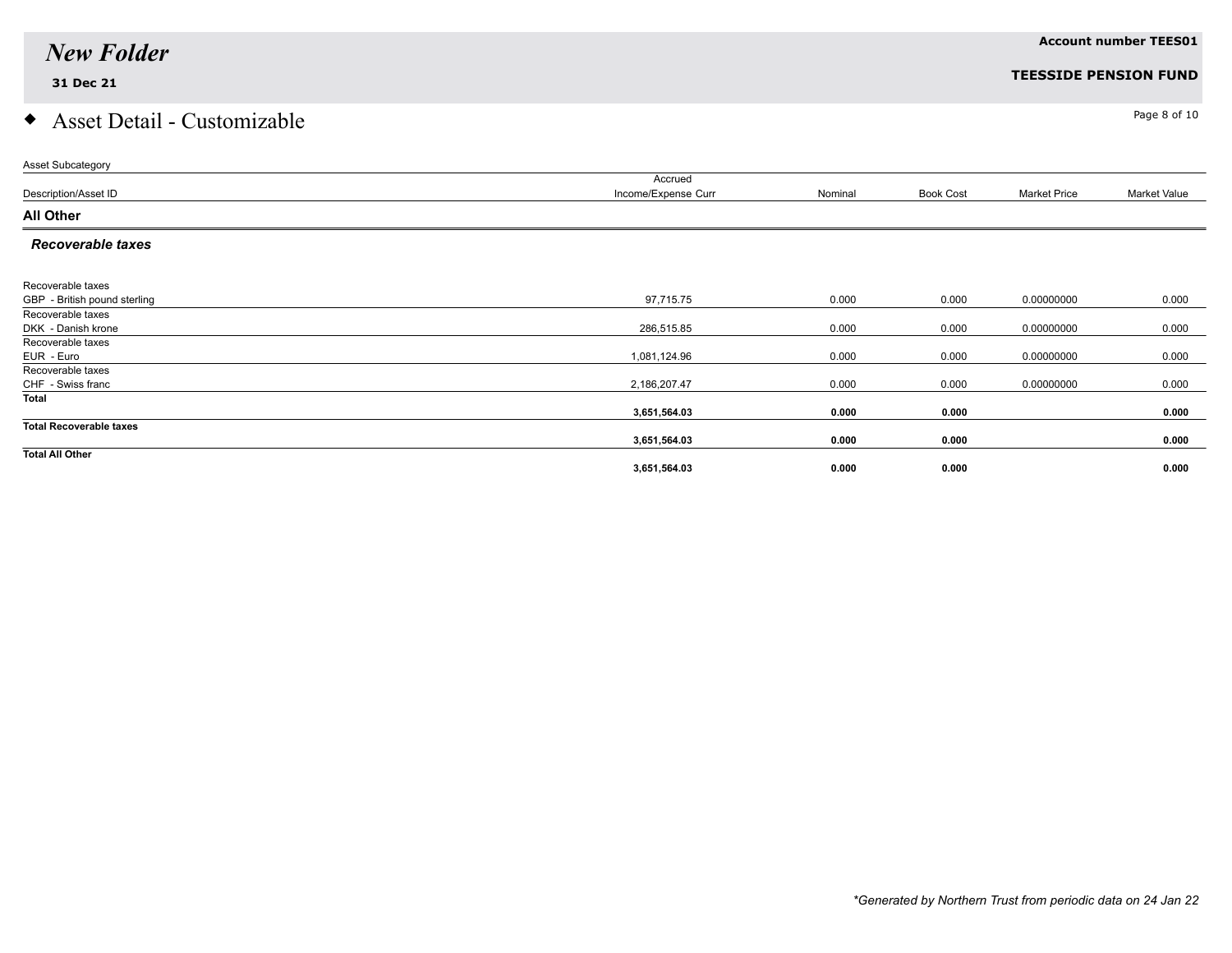# $\bullet$  Asset Detail - Customizable  $\bullet$

| Asset Subcategory                                      |                                |                   |                   |                     |                   |
|--------------------------------------------------------|--------------------------------|-------------------|-------------------|---------------------|-------------------|
| Description/Asset ID                                   | Accrued<br>Income/Expense Curr | Nominal           | <b>Book Cost</b>  | <b>Market Price</b> | Market Value      |
| <b>Cash and Cash Equivalents</b>                       |                                |                   |                   |                     |                   |
| Cash                                                   |                                |                   |                   |                     |                   |
| Cash                                                   |                                |                   |                   |                     |                   |
| GBP - British pound sterling                           | 0.00                           | 372.950           | 372.950           | 1.00000000          | 372.950           |
| <b>Total</b>                                           | 0.00                           | 372.950           | 372.950           |                     | 372.950           |
| <b>Total Cash</b>                                      | 0.00                           | 372.950           | 372.950           |                     | 372.950           |
| <b>Invested cash</b>                                   |                                |                   |                   |                     |                   |
| Invested cash                                          |                                |                   |                   |                     |                   |
| USD - United States dollar                             | 0.00                           | 11,848.720        | 11,848.720        | 1.00000000          | 11,848.720        |
| Total                                                  | 0.00                           | 11,848.720        | 11,848.720        |                     | 11,848.720        |
| <b>Total Invested cash</b>                             | 0.00                           | 11,848.720        | 11,848.720        |                     | 11,848.720        |
| Cash (externally held)                                 |                                |                   |                   |                     |                   |
|                                                        |                                |                   |                   |                     |                   |
| Cash (externally held)<br>GBP - British pound sterling | 0.00                           | 565,632,309.900   | 565,632,309.900   | 1.00000000          | 565,632,309.900   |
| Total                                                  |                                |                   |                   |                     |                   |
|                                                        | 0.00                           | 565,632,309.900   | 565,632,309.900   |                     | 565,632,309.900   |
| <b>Total Cash (externally held)</b>                    | 0.00                           | 565,632,309.900   | 565,632,309.900   |                     | 565,632,309.900   |
| <b>Funds - short term investment</b>                   |                                |                   |                   |                     |                   |
| Funds - Short Term Investment                          |                                |                   |                   |                     |                   |
| GBP - British pound sterling                           | 0.00                           | 544,000.000       | 544,000.000       | 1.00000000          | 544,000.000       |
| <b>Total</b>                                           | 0.00                           | 544,000.000       | 544,000.000       |                     | 544,000.000       |
| <b>Total Funds - short term investment</b>             |                                |                   |                   |                     | 544,000.000       |
| <b>Total Cash and Cash Equivalents</b>                 | 0.00                           | 544,000.000       | 544,000.000       |                     |                   |
|                                                        | 0.00                           | 566,188,531.570   | 566,188,531.570   |                     | 566, 188, 531.570 |
| <b>Report Total:</b>                                   |                                |                   |                   |                     |                   |
|                                                        | 3,651,564.03                   | 4,027,977,697.156 | 4,301,238,546.490 |                     | 4,989,365,178.560 |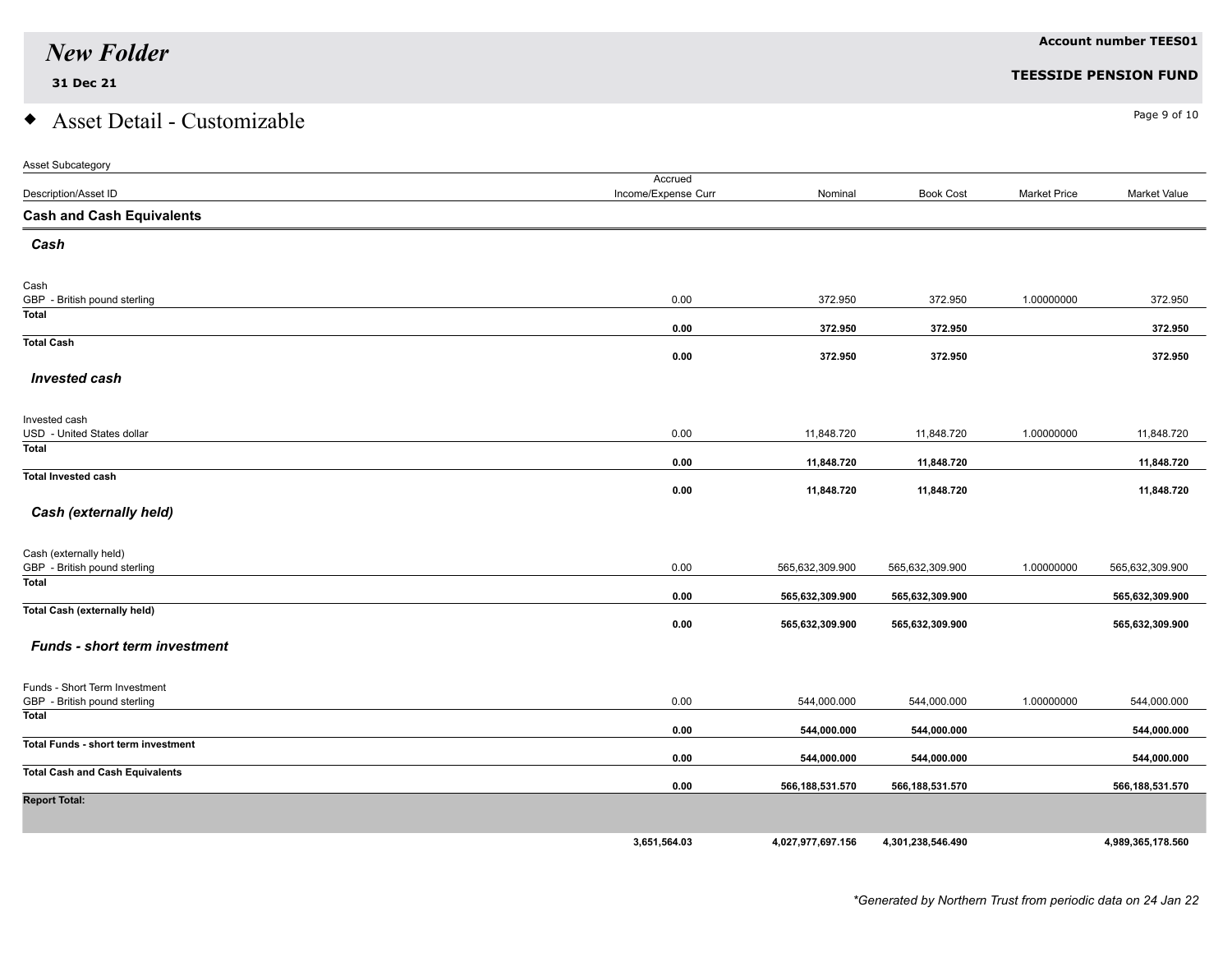| <b>New Folder</b>             |                     |         |                  |                     | <b>Account number TEES01</b> |
|-------------------------------|---------------------|---------|------------------|---------------------|------------------------------|
| 31 Dec 21                     |                     |         |                  |                     | <b>TEESSIDE PENSION FUND</b> |
| • Asset Detail - Customizable |                     |         |                  |                     | Page 10 of 10                |
| <b>Asset Subcategory</b>      | Accrued             |         |                  |                     |                              |
| Description/Asset ID          | Income/Expense Curr | Nominal | <b>Book Cost</b> | <b>Market Price</b> | Market Value                 |

Although this report has been prepared using information believed to be reliable, it may contain information provided by third parties or derived from third party information, and/or information that may have been obtained categorized or otherwise reported based upon client direction. The Northern Trust Company does not guarantee the accuracy, timeliness or completeness of any such information. The information included in this report is inte to assist clients with their financial reporting needs, but you must consult with your accountants, auditors and/or legal counsel to ensure your accounting and financial reporting complies with applicable laws, regulations accounting guidance. The Northern Trust Company and its affiliates shall have no responsibility for the consequences of investment decisions made in reliance on information contained in this report .

\*\*\*If three stars are seen at the right edge of the report it signifies that the report display configuration extended beyond the viewable area. To rectify this situation please adjust the number or width of display values available.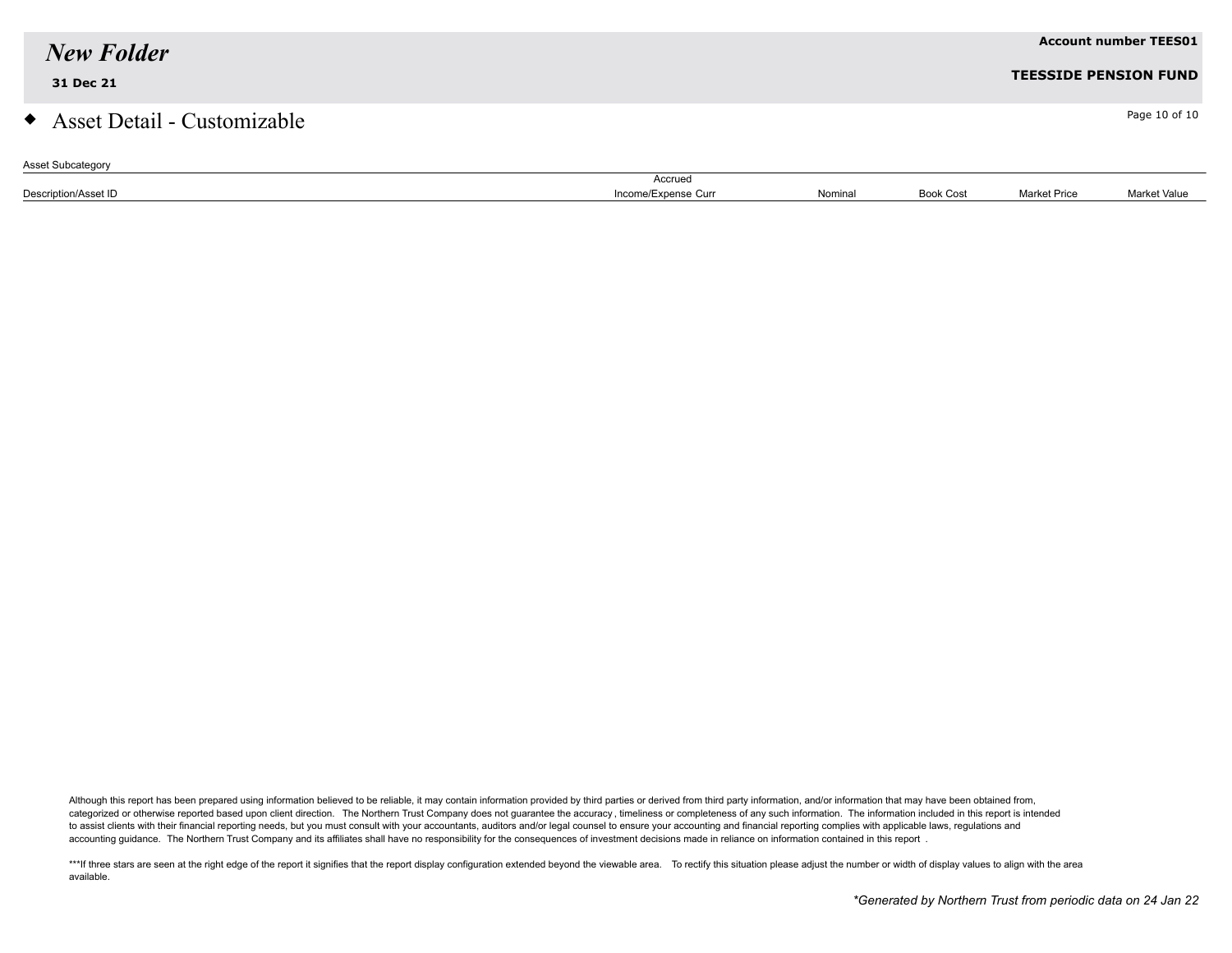| <b>GROWTH ASSETS</b>                                            |                  |       |                  |        |
|-----------------------------------------------------------------|------------------|-------|------------------|--------|
| <b>UK EQUITIES</b>                                              |                  |       |                  |        |
| BORDER TO COAST PE UK LISTED EQUITY A GBP ACC                   | 660,828,938.74   | 1.17  | 771,390,631.68   | 15.31% |
| AFREN ORD GBP0.01                                               | 1,089,449.06     | 0.02  | 17,850.00        | 0.00%  |
| <b>CARILLION ORD GBP0.50</b>                                    | 0.00             | 0.14  | 61,968.80        | 0.00%  |
| <b>CANDOVER INVSTMNTS PLC GBP0.25</b>                           | 323,674.02       | 0.00  | 0.00             | 0.00%  |
| NEW WORLD RESOURCE ORD EUR0.0004 A                              | 1,294,544.76     | 0.00  | 375.00           | 0.00%  |
| <b>TOTAL UK EQUITIES</b>                                        |                  |       | 771,470,825.48   | 15.31% |
| <b>OVERSEAS EQUITIES</b>                                        |                  |       |                  |        |
| YOUNG AUSTRALIAN MINES LTD                                      | 287,505.65       | 0.07  | 8,348.09         | 0.00%  |
| MEJORITY CAPITAL NPV (FINEXIA FINL GROUP)                       | 0.00             | 0.06  | 14.59            | 0.00%  |
| BGP HOLDINGS PLC BENEFICIAL INTEREST SHSNPV                     | 0.00             | 0.00  | 0.00             | 0.00%  |
| SSGA MPF PAC BASIN EX-JAPAN INDEX                               | 242,515,511.22   | 6.51  | 330,148,847.32   | 6.55%  |
| SSGA MPF JAPAN EQUITY INDEX                                     | 89,842,364.06    | 2.26  | 109,578,369.72   | 2.17%  |
| MPF EUROPE EX UK SUB-FUND                                       | 97,836,405.64    | 8.59  | 132,233,997.76   | 2.62%  |
| MPF N AMER EQTY SUB-FUND                                        | 24,012,835.23    | 15.51 | 40,651,852.87    | 0.81%  |
| BORDER TO COAST PE OVERSEAS DEV MKTS EQTY A                     | 1,500,000,000.00 | 1.17  | 1,772,114,989.25 | 35.16% |
| BORDER TO COAST EMERGING MARKET HYBRID FUND                     | 230,000,000.00   | 0.99  | 224,778,470.55   | 4.46%  |
| <b>TOTAL OVERSEAS EQUITIES</b>                                  |                  |       | 2,609,514,890.15 | 51.78% |
| <b>TOTAL EQUITIES</b>                                           |                  |       | 3,380,985,715.63 | 67.09% |
|                                                                 |                  |       |                  |        |
| PRIVATE EQUITY                                                  |                  |       |                  |        |
| CAPITAL DYNAMICS LGPS COLLECTIVE PRIVATE EQUITY FOR POOLS 18/19 | 3,700,000.00     | 1.25  | 4,641,943.04     | 0.09%  |
| CROWN CO INVESTMENT OPPORTUNITIES II PLCS USD                   | 13,458,181.19    | 1.65  | 21,798,784.98    | 0.43%  |
| CROWN CO INVESTMENT OPPORTUNITIES III                           | 3,095,544.45     | 0.94  | 2,957,468.89     | 0.06%  |
| CROWN SECONDARIES SPECIAL OPPORTUNITIES II                      | 9,047,562.77     | 1.40  | 12,375,041.97    | 0.25%  |
| <b>UNIGESTION SA</b>                                            | 15,302,690.20    | 1.64  | 25,263,061.42    | 0.50%  |
| PANTHEON GLOBAL CO-INVESTMENT OPPORTUNITIES IV                  | 22,136,401.59    | 1.29  | 26,561,135.95    | 0.53%  |
| <b>CROWN GLOBAL OPPORTUNITIES VII</b>                           | 10,309,462.08    | 1.26  | 12,540,052.59    | 0.25%  |
| CROWN GROWTH OPPORTUNITIES GLOBAL III                           | 16,714,895.42    | 1.62  | 27,041,388.93    | 0.54%  |
| BLACKROCK PRIVATE OPPORTUNITIES FUND IV TOTAL                   | 9,117,021.99     | 1.89  | 17,279,583.30    | 0.34%  |

**ASSET BOOK COST PRICE MARKET VALUE FUND %**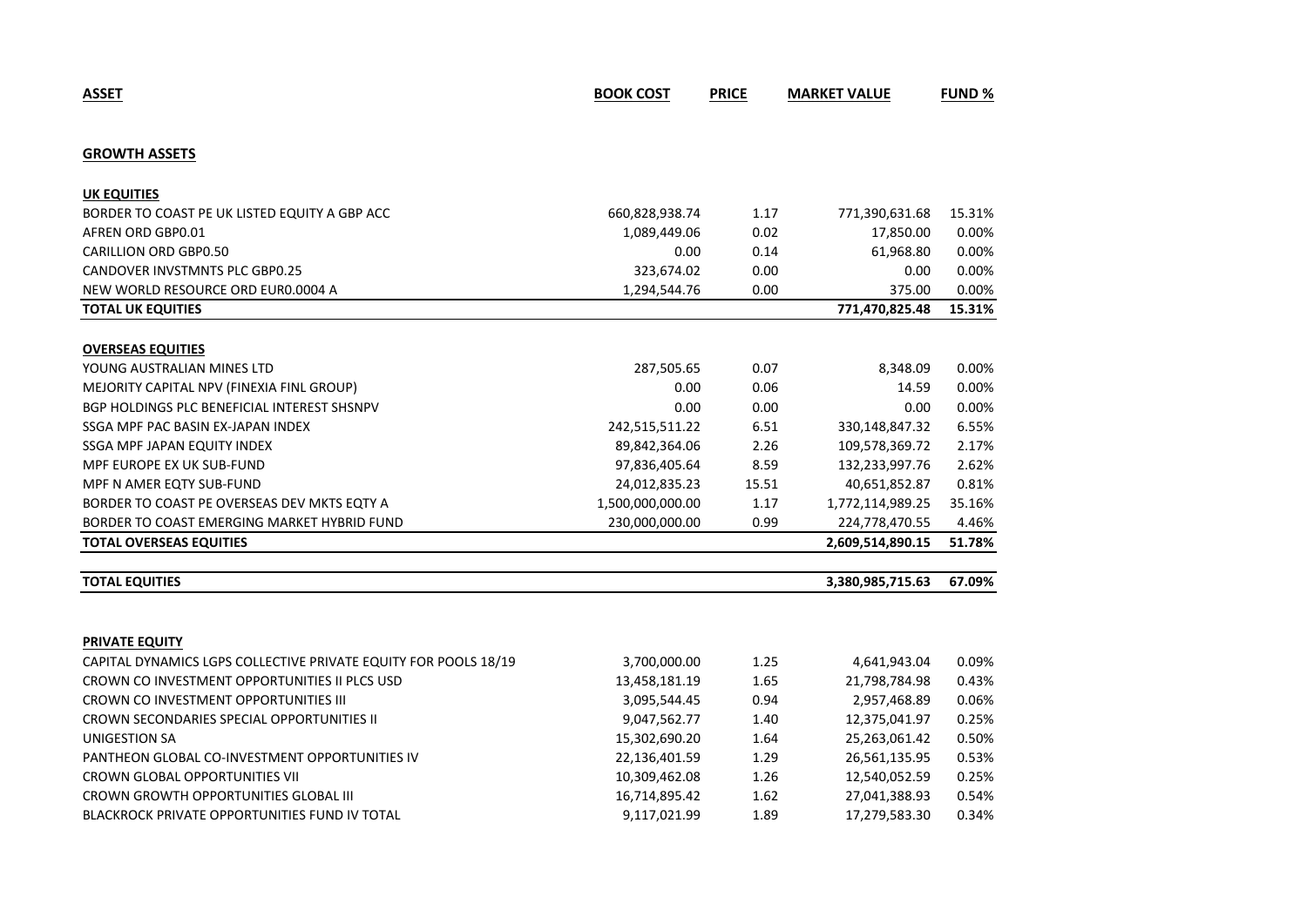| BORDER TO COAST PRIVATE EQUITY SERIES 1A                     | 43,318,612.40 | 1.11 | 57,156,775.00  | 1.13% |
|--------------------------------------------------------------|---------------|------|----------------|-------|
| BORDER TO COAST PRIVATE EQUITY SERIES 1B                     | 9,707,396.36  | 1.10 | 10,839,154.41  | 0.22% |
| BORDER TO COAST PRIVATE EQUITY SERIES 1C                     | 4,494,243.06  | 1.00 | 4,511,539.60   | 0.09% |
| UNIGESTION DIRECT II                                         | 10,257,530.39 | 1.27 | 11,043,894.00  | 0.22% |
| ACCESS CAPITAL FUND VIII GROWTH BUY OUT EUROPE               | 11,783,676.27 | 0.94 | 10,690,704.78  | 0.21% |
| ACCESS CAPITAL CO INVESTMENT FUND BUY OUT EUROPE II          | 3,542,108.67  | 1.56 | 5,370,668.80   | 0.11% |
| <b>HERMES GPE INNOVATION FUND</b>                            | 10,020,037.42 | 1.34 | 13,419,385.21  | 0.27% |
| CAPITAL DYNAMICS GLOBAL SECONDARIES V                        | 8,541,365.00  | 2.10 | 17,914,755.47  | 0.36% |
| CAPITAL MID-MARKET DIRECT V                                  | 9,973,146.65  | 1.30 | 12,566,152.27  | 0.25% |
| <b>PRIVATE EQUITY</b>                                        |               |      | 293,971,490.61 | 5.83% |
| THE MODEL T FINANCE COMPANY                                  | 26,499,975.00 | 1.00 | 26,499,975.00  | 0.53% |
| PRIVATE EQUITY - LOCAL INVESTMENT                            |               |      | 26,499,975.00  | 0.53% |
|                                                              |               |      |                |       |
| <b>TOTAL PRIVATE EQUITY</b>                                  |               |      | 320,471,465.61 | 6.36% |
|                                                              |               |      |                |       |
| <b>OTHER ALTERNATIVES</b>                                    |               |      |                |       |
| AMEDEO AIR FOUR PLUS LTD                                     | 4,682,127.85  | 0.29 | 1,519,999.62   | 0.03% |
| DARWIN LEISURE PRO UNITS CLS 'C'                             | 9,427,738.91  | 3.59 | 23,315,270.80  | 0.46% |
| DARWIN BEREAVEMENT SERVICES FUND CLASS B ACCUMULATION        | 15,000,000.00 | 1.17 | 16,840,896.04  | 0.33% |
| DARWIN BEREAVEMENT SERVICES FUND, INCOME UNITS               | 10,000,000.00 | 1.03 | 10,264,000.00  | 0.20% |
| DARWIN LEISURE DEVELOPMENT FUND ACCUMULATION UNITS - D CLASS | 15,000,000.00 | 1.22 | 18,321,000.00  | 0.36% |
| DARWIN LEISURE PROPERTY FUND, K INCOME UNITS                 | 15,000,000.00 | 1.03 | 15,453,000.00  | 0.31% |
| HEARTHSTONE RESIDENTIAL FUND 1 LIMITED PARTNERSHIP           | 9,895,775.63  | 0.96 | 9,521,632.19   | 0.19% |
| <b>HEARTHSTONE RESIDENTIAL FUND 2</b>                        | 2,143,297.63  | 1.04 | 2,231,683.58   | 0.04% |
| <b>GRESHAM HOUSE BSI HOUSING LP</b>                          | 13,096,624.57 | 1.01 | 13,284,861.05  | 0.26% |
| PANTHEON SENIOR DEBT SECONDARIES II                          | 8,798,946.40  | 0.99 | 11,351,998.00  | 0.23% |
| LA SALLE REAL ESTATE DEBT STRATEGIES IV                      | 2,952,190.40  | 0.78 | 2,302,708.51   | 0.05% |
| <b>OTHER ALTERNATIVES</b>                                    |               |      | 124,407,049.79 | 2.47% |
| BRIDGES EVERGREEN TPF HOUSING CO-INVESTMENT LP               | 360,633.33    | 0.91 | 326,790.02     | 0.01% |
| OTHER ALTERNATIVES - LOCAL INVESTMENT                        |               |      | 326,790.02     | 0.01% |
|                                                              |               |      |                |       |

| 2.48%<br>124,733,839.81<br>L OTHER ALTERNATIVES<br><b>TOTAL</b> |
|-----------------------------------------------------------------|
|-----------------------------------------------------------------|

#### **PROPERTY**

**DIRECT PROPERTY**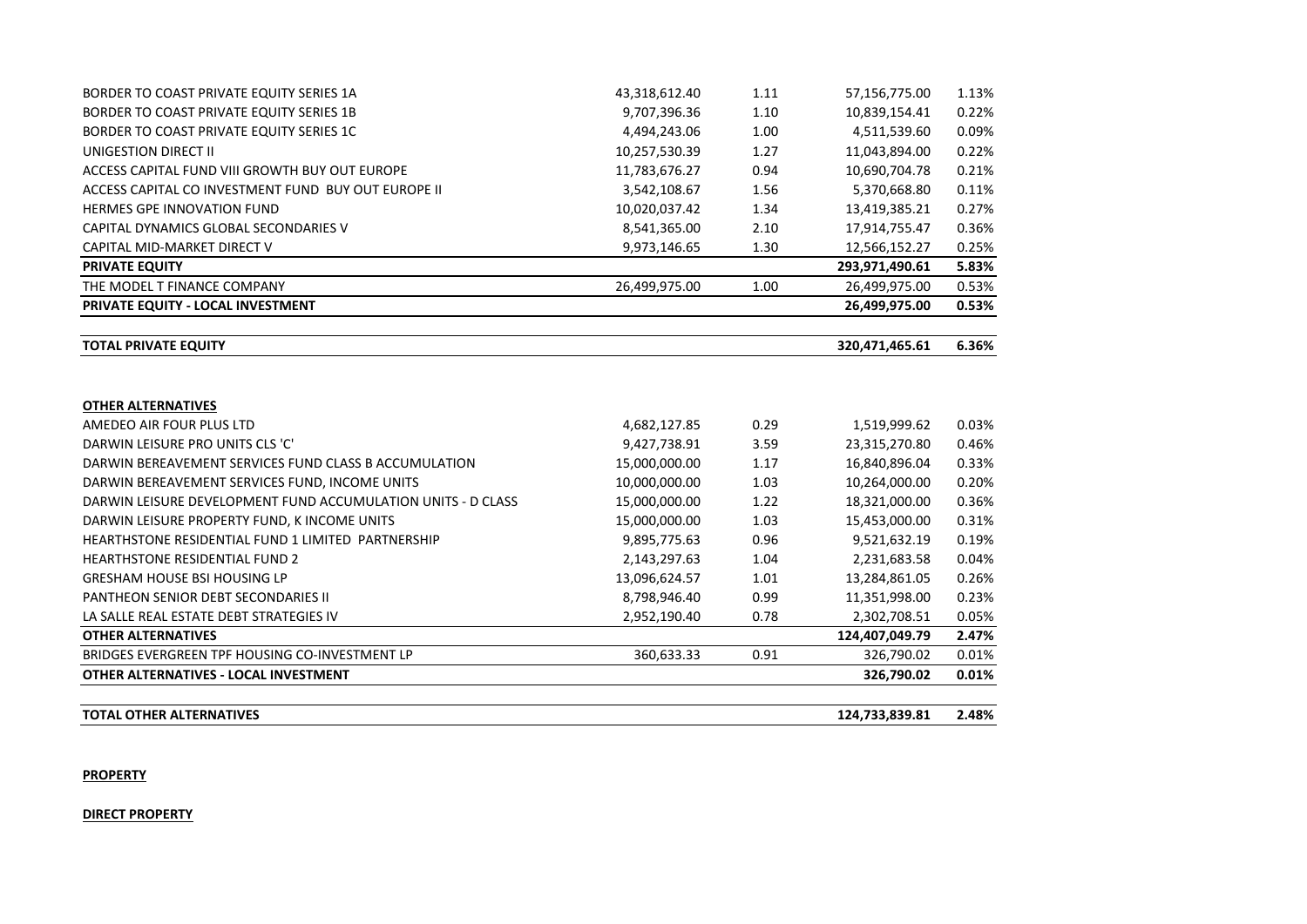| <b>TOTAL INFRASTRUCTURE</b>                                          |                          |        | 227,883,230.51 | 4.52% |
|----------------------------------------------------------------------|--------------------------|--------|----------------|-------|
| INFRASTRUCTURE - LOCAL INVESTMENT                                    |                          |        | 9,950,000.00   | 0.20% |
| CO-INVESTMENT BSI LP - WASTE KNOT                                    | 9,950,000.00             | 1.00   | 9,950,000.00   | 0.20% |
| <b>INFRASTRUCTURE</b>                                                |                          |        | 217,933,230.51 | 4.32% |
| <b>GRESHAM HOUSE BSI INFRASTRUCTURE LP</b>                           | 17,971,505.34            | 0.97   | 17,504,167.13  | 0.35% |
| FORESIGHT ENERGY INFRASTRUCTURE PARTNERS                             | 2,350,094.03             | 0.91   | 2,135,156.82   | 0.04% |
| ANCALA INFRASTRUCTURE FUND II SCSP                                   | 17,868,480.67            | 0.81   | 16,085,282.00  | 0.32% |
| <b>IIF UK I LP</b>                                                   | 37,242,092.68            | 0.97   | 47,295,937.17  | 0.94% |
| CAPITAL DYNAMICS CLEAN ENERGY AND INFRASTRUCTURE VIII SCSp           | 9,078,775.22             | 1.04   | 9,445,608.58   | 0.19% |
| CAPITAL DYNAMICS CLEAN ENERGY INFRASTRUCTURE VIII (CO INVESTMENT) LP | 4,550,377.04             | 1.07   | 4,876,923.93   | 0.10% |
| BLACKROCK GLOBAL RENEWABLE POWER FUND III                            | 3,124,943.11             | 1.74   | 1,907,281.83   | 0.04% |
| <b>BLACKROCK GLOBAL ENERGY &amp; POWER INFRASTRUCTURE FUND III</b>   | 8,270,460.96             | 1.06   | 8,369,118.93   | 0.17% |
| BORDER TO COAST INFRASTRUCTURE SERIES 1C                             | 22,418,387.80            | 1.00   | 22,349,332.44  | 0.44% |
| BORDER TO COAST INFRASTRUCTURE SERIES 1B                             | 9,953,595.85             | 0.82   | 8,178,794.01   | 0.16% |
| BORDER TO COAST INFRASTRUCTURE SERIES 1A                             | 31,485,801.64            | 0.84   | 29,024,333.00  | 0.58% |
| <b>INNISFREE PFI SECONDARY FUND 2</b>                                | 7,728,331.00             | 1.09   | 8,432,154.74   | 0.17% |
| INNISFREE PFI CONTINUATION FUND                                      | 8,672,972.00             | 1.09   | 9,439,420.75   | 0.19% |
| ACCESS CAPITAL, ACIF INFRASTRUCTURE II LP (FUND 2)                   | 4,577,717.77             | 1.01   | 4,508,943.25   | 0.09% |
| ACCESS CAPITAL FUND INFRASTRUCTURE II                                | 10,462,820.12            | 1.03   | 10,245,183.34  | 0.20% |
| ACIF INFRASTRUCTURE FUND LP                                          | 16,157,610.31            | 1.19   | 18,135,592.59  | 0.36% |
| <b>INFRASTRUCTURE</b>                                                |                          |        |                |       |
| <b>PROTECTION ASSETS</b>                                             |                          |        |                |       |
| <b>TOTAL PROPERTY</b>                                                |                          |        | 372,237,249.32 | 7.39% |
| <b>TOTAL PROPERTY UNIT TRUSTS</b>                                    |                          |        | 58,437,249.32  | 1.16% |
| LEGAL AND GENERAL MANAGED PROPERTY FUND                              | 385,000.00               | 64.49  | 6,981,615.92   | 0.14% |
| THREADNEEDLE PROP PROPERTY GBP DIS                                   | 1,527,939.20             | 312.81 | 3,988,327.50   | 0.08% |
| <b>HERMES PROPERTY PUT</b>                                           | 720,122.99               | 7.29   | 4,834,602.83   | 0.10% |
| LOCAL AUTHORITIES LOCAL AUTHORITIES PROPERTY                         | 1,282,865.49             | 3.30   | 4,514,262.75   | 0.09% |
| ABERDEEN STANDARD LIFE EUROPEAN PROPERTY GROWTH FUND                 | 21,282,170.99 139,706.94 |        | 38,118,440.32  | 0.76% |
| <b>PROPERTY UNIT TRUSTS</b>                                          |                          |        |                |       |
| <b>TOTAL DIRECT PROPERTY</b>                                         |                          |        | 313,800,000.00 | 6.23% |
| TEESSIDE PENSION FUND - DIRECT PROPERTY                              | 280,289,446.35           | 1.03   | 313,800,000.00 | 6.23% |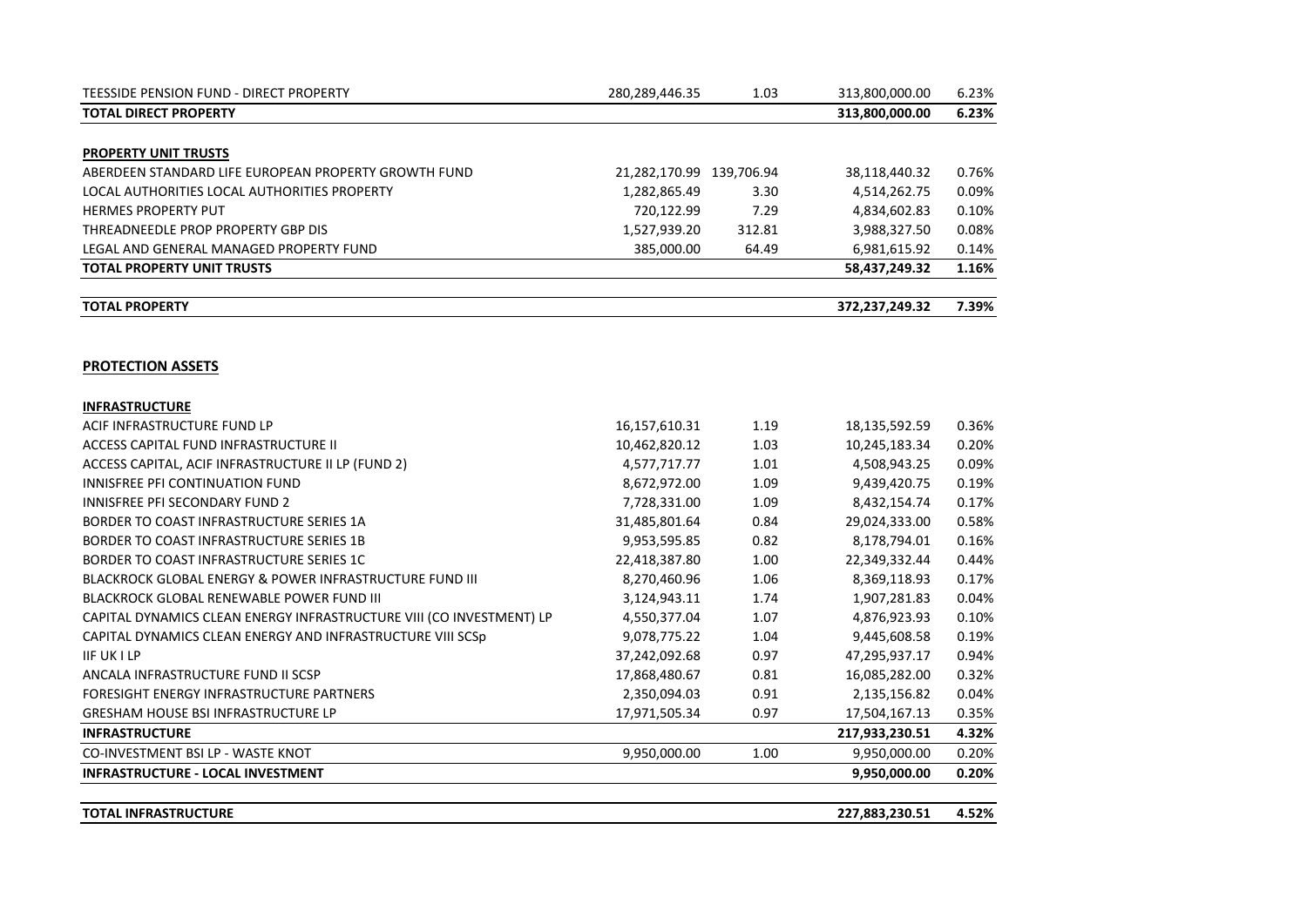| <b>OTHER DEBT</b>                                           |                |      |                     |        |
|-------------------------------------------------------------|----------------|------|---------------------|--------|
| INSIGHT IIFIG SECURED FINANCE II FUND                       | 25,000,000.00  | 0.99 | 24,831,900.00       | 0.49%  |
| GRAFTONGATE INVESTMENTS LTD (LEONARDO)                      | 2,778,413.77   | 1.00 | 2,772,113.72        | 0.06%  |
| <b>GREYHOUND RETAIL PARK CHESTER</b>                        | 20,000,000.00  | 1.00 | 20,000,000.00       | 0.40%  |
| <b>TOTAL OTHER DEBT</b>                                     |                |      | 47,604,013.72       | 0.94%  |
|                                                             |                |      |                     |        |
| <b>CASH</b>                                                 |                |      |                     |        |
|                                                             | 372.95         | 1.00 | 372.95              | 0.00%  |
|                                                             | 11,848.72      | 1.00 | 11,848.72           | 0.00%  |
|                                                             | 544,000.00     | 1.00 | 544,000.00          | 0.01%  |
| <b>CUSTODIAN CASH</b>                                       |                |      | 556,221.67          | 0.01%  |
|                                                             |                |      |                     |        |
| <b>INVESTED CASH</b>                                        | 565,236,811.29 | 1.00 | 565,236,811.29      | 11.22% |
| <b>TOTAL CASH</b>                                           |                |      | 565,793,032.96      | 11.23% |
|                                                             |                |      |                     |        |
|                                                             |                |      |                     |        |
| <b>TOTAL FUND VALUE - 31st December 2021</b>                |                |      | 5,039,708,547.56    | 100%   |
|                                                             |                |      |                     |        |
|                                                             |                |      |                     |        |
| Market Value timing differences included in valuation above |                |      | <b>Market Value</b> |        |
| <b>Private Equity</b>                                       |                |      |                     |        |
| UNIGESTION DIRECT II                                        |                |      | 7,291,209.90        |        |
| THE MODEL T FINANCE COMPANY                                 |                |      | 6,500,025.00        |        |
| BORDER TO COAST PRIVATE EQUITY SERIES 1A                    |                |      | 9,590,065.23        |        |
|                                                             |                |      | 23,381,300.13       |        |
|                                                             |                |      |                     |        |
| <b>Other Alternatives</b>                                   |                |      |                     |        |
| PANTHEON SENIOR DEBT SECONDARIES II                         |                |      | 6,773,080.59        |        |

#### **Direct Property**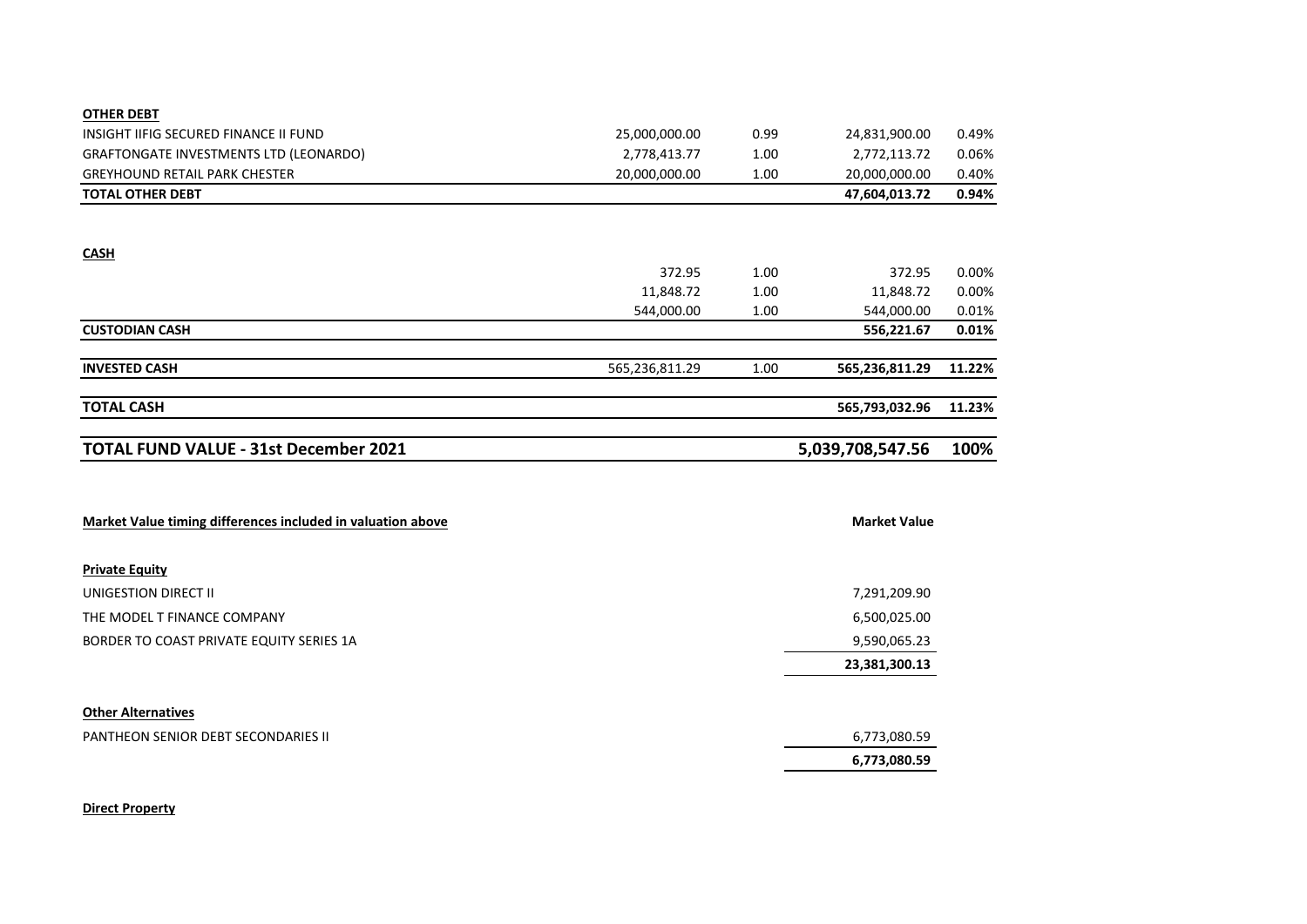| TEESSIDE PENSION FUND - DIRECT PROPERTY  | 25,449,989.75 |
|------------------------------------------|---------------|
|                                          | 25,449,989.75 |
|                                          |               |
| Infrastructure                           |               |
| BORDER TO COAST INFRASTRUCTURE SERIES 1A | 3,639,025.94  |
| CO-INVESTMENT BSI LP - WASTE KNOT        | 9,950,000.00  |
|                                          | 13,589,025.94 |
|                                          |               |
| <b>Other Debt</b>                        |               |
| <b>IIF UK I LP</b>                       | 12,377,015.91 |
| ANCALA INFRASTRUCTURE FUND II SCSP       | 5,172,227.76  |
|                                          | 17,549,243.67 |
|                                          |               |
| <b>Total</b>                             | 86,742,640.08 |

| <b>Asset Allocation Summary</b>                                         |                  | Actual  | <b>Benchmark</b> |
|-------------------------------------------------------------------------|------------------|---------|------------------|
| UK Equities                                                             | 771,470,825.48   | 15.31%  | 12%              |
| <b>Overseas Equities</b>                                                | 2,609,514,890.15 | 51.78%  | 53%              |
| Private Equity                                                          | 293,971,490.61   | 5.83%   | 3%               |
| <b>Other Alternatives</b>                                               | 124,407,049.79   | 2.47%   | 3%               |
| Property                                                                | 372,237,249.32   | 7.39%   | 7%               |
| Infrastructure                                                          | 217,933,230.51   | 4.32%   | 8%               |
| Other Debt                                                              | 47,604,013.72    | 0.94%   | 4%               |
| Cash & Bonds                                                            | 565,793,032.96   | 11.23%  | 10%              |
| Local Investments - Private Equity, Other Alternatives & Infrastructure | 36,776,765.02    | 0.73%   | 0%               |
|                                                                         | 5,039,708,547.56 | 100.00% | 100%             |